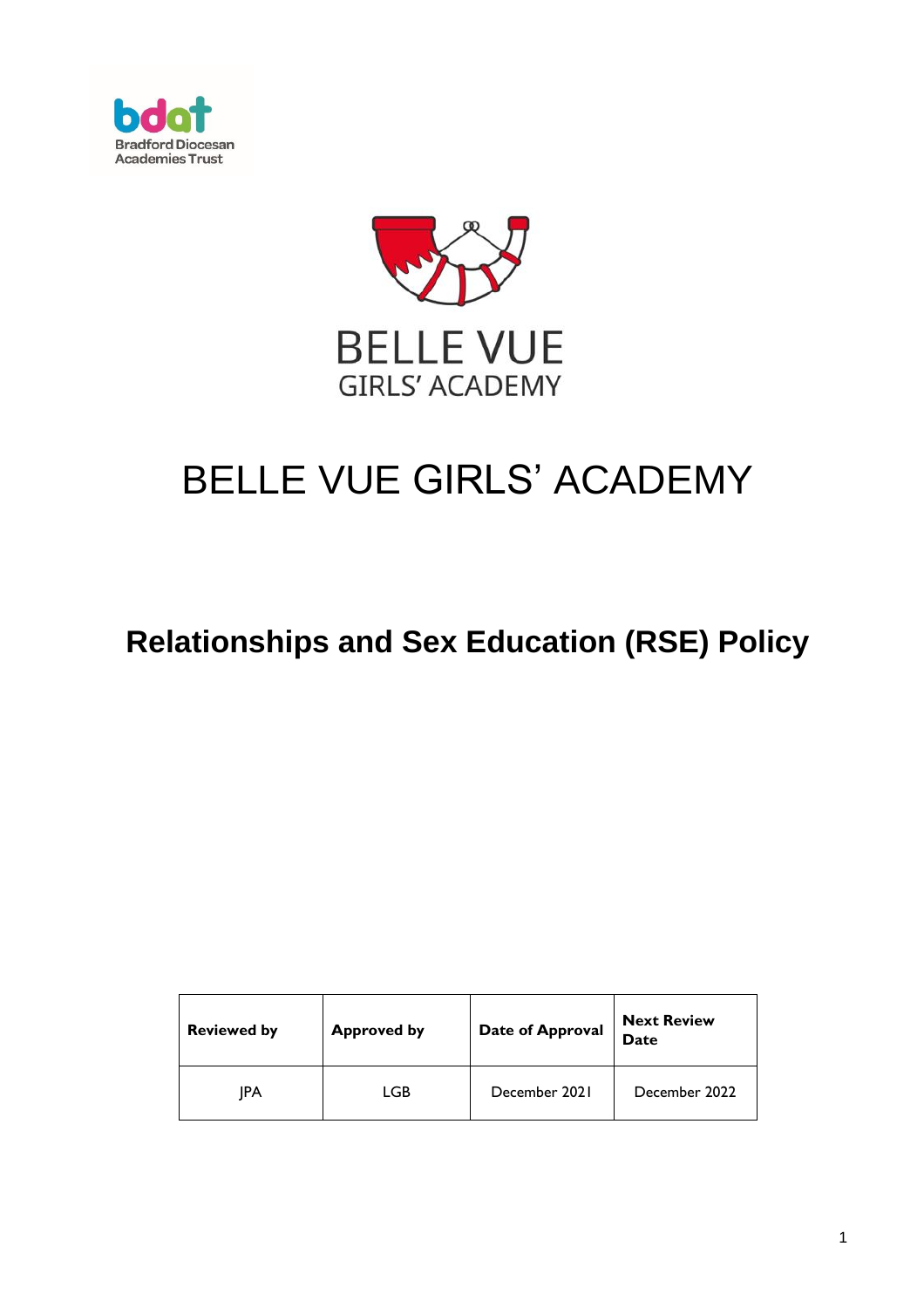### **Contents**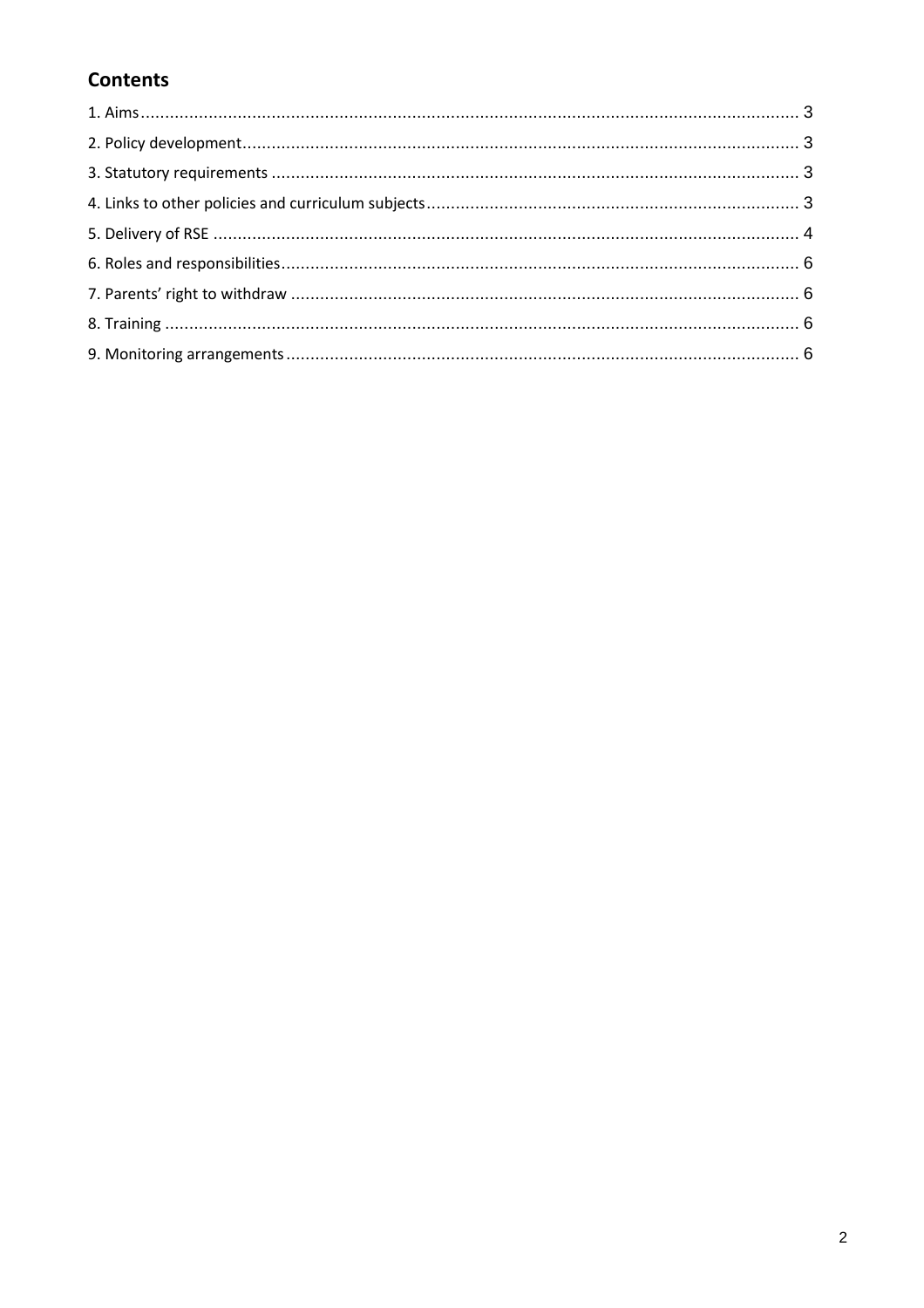#### **1. Aims**

The aims of relationships and sex education (RSE) at our school are to:

- Enable pupils to learn about what makes healthy relationships, including with family, friends and online, how to recognise unhealthy behaviour in relationships and how to seek help if they feel unsafe
- Support pupils to develop self-respect, confidence and empathy
- Provide a framework in which sensitive discussions can take place
- Prepare pupils for puberty, and give them an understanding of sexual development and the importance of health and hygiene
- Teach pupils the correct vocabulary to describe themselves and their bodies

Teaching will be age appropriate and will respect the diversity of families and faith in our community

#### **RSE is not about the promotion of sexual activity.**

#### **2. Policy development**

The Local Authority has produced this relationships and sex education policy for secondary schools. It has been written in consultation with the Council for Mosques, Bradford SACRE and Bradford Equity Partnership in order to support the delivery of relationships and sex education that is age appropriate and respectful of faith and diversity. The policy is consistent with the requirements set out in the DfE 2019 statutory guidance on relationships and sex education.

This policy has been developed in consultation with staff, pupils and parents as required by the Department for Education. We are committed to on-going consultation with families and stakeholders throughout the evolution of our school's relationships and sex education programme. The consultation and policy development process involved the following steps:

- 1. Review a working group pulled together all relevant information including national guidance
- 2. Staff consultation all school staff were given the opportunity to look at the policy and make recommendations
- *3.* Parent/stakeholder consultation parents and interested parties were invited to work with us on the development of the policy. This took the form of consultation meetings and an invitation for all parents to submit written feedback on the policy and curriculum plan.
- 4. Ratification once amendments were made, the policy was shared with governors and ratified

#### **3. Statutory requirements**

From September 2020, all secondary pupils must be taught relationships and sex education. This applies to every school whether it is maintained, academy, free school or independent.

#### **4. Links to other policies and curriculum subjects**

The science curriculum includes teaching about reproduction in humans including the male and female reproductive systems, menstrual cycle, gametes, fertilisation, gestation, birth and HIV/AIDS.

Religious education looks at family, values and morals, and the celebration of marriage in different traditions.

Health education requires pupils to learn about the main changes which take place in adolescence, and implications for emotional and physical health.

The curriculum for computing covers e-safety. This includes how to use technology responsibly, respectfully and securely, how to keep personal information private, and where to go for help and support.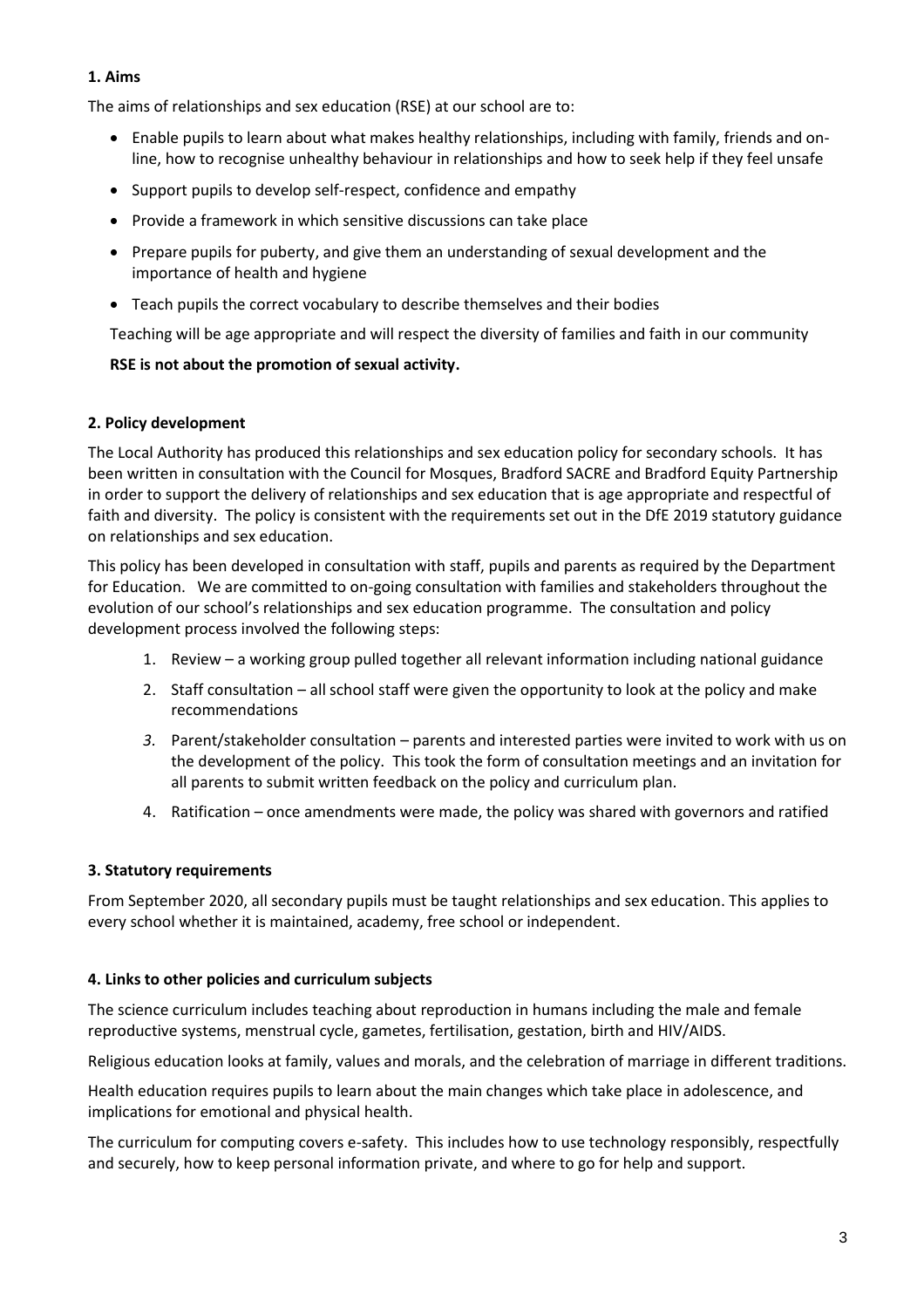There continues to be no right of withdrawal from any part of the school curriculum except for RE and sex education.

The content of relationships education is supported by our anti-bullying policy and safeguarding policy.

#### **5. Delivery of RSE**

RSE will be inclusive for all pupils, sensitive to all family and faith backgrounds and pupils' own identities. It will be respectful of all protected characteristics under the equality Act 2010. Protected characteristics are age, disability, gender reassignment, race, religion or belief, sex, sexual orientation, marriage and civil partnership and pregnancy and maternity. The school environment reflects, values and celebrates the diversity of our community.

Across all key stages, pupils will be supported with developing the following skills:

- Communication skills
- Forming positive relationships including self-respect as well as respect and empathy for others
- Recognising and assessing potential risks
- Assertiveness and managing conflict and difficult emotions

Skills and knowledge will be taught in an age-appropriate way. Teaching methods are a combination of sharing information, and facilitating discussions and exploring issues and values. Lessons will be delivered by teaching and support staff within school, and external professionals where appropriate.

The Department for Education has set out guidance on what children should learn by the end of secondary school, under a series of themes which are set out below. Some themes will recur throughout key stages 3 and 4, others will be delivered in the most appropriate year only. Parents have the right to withdraw their children from lessons on sexual intimacy, sexualised behaviour and sexual health, as detailed in section 7.

#### **Families**

- There are different types of committed, stable relationships
- How these relationships contribute to happiness and their importance for bringing up children
- What marriage is, including its legal status compared to other types of long-term relationships
- Why marriage is an important relationship choice for many couples and why it must be entered into freely
- The characteristics and legal status of other types of long-term relationships
- The roles and responsibilities of parents with respect to raising children, including the characteristics of successful parenting
- How to: determine whether other children, adults or sources of information are trustworthy: judge when a family, friend, intimate or other relationship is unsafe and, how to seek help or advice, including reporting concerns about others

#### **Respectful relationships**

- Characteristics of positive and healthy friendships (including online) including: trust, respect, honesty, kindness, generosity, boundaries, privacy, consent and the management of conflict, reconciliation and ending (non-sexual) relationships
- Practical steps for a range of contexts to improve or support respectful relationships
- How stereotypes, in particular stereotypes based on sex, gender, race, religion, sexual orientation or disability, can cause damage (e.g. how they might normalise non-consensual behaviour or encourage prejudice)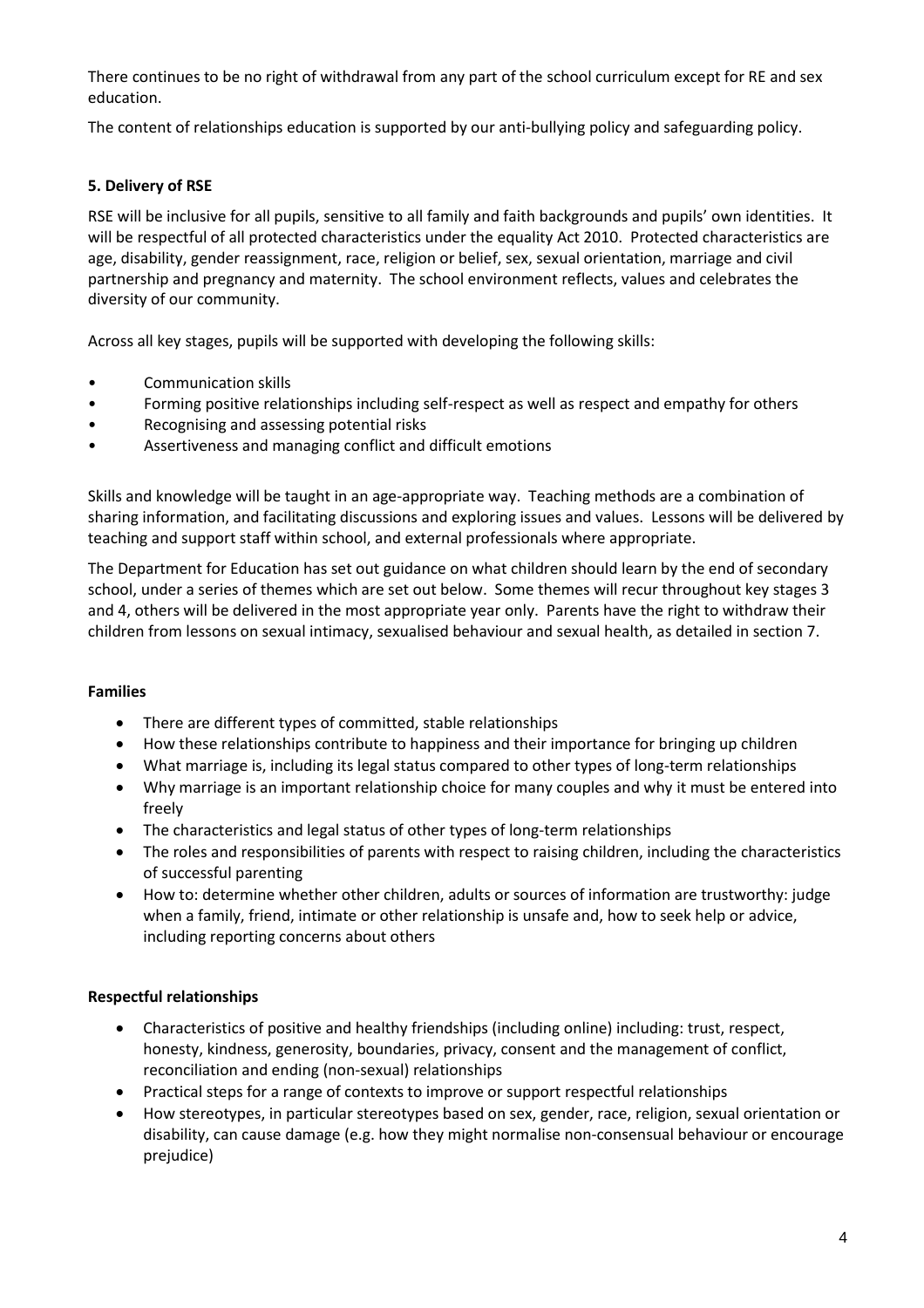- In school and in wider society young people can expect to be treated with respect by others, and that in turn they should show due respect to others, including people in positions of authority and due tolerance of other people's beliefs
- Different types of bullying (including cyber bullying), the impact of bullying, responsibilities of bystanders to report bullying and how and where to get help
- Some types of behaviour within relationships are criminal, including violent behaviour and coercive control
- What constitutes sexual harassment and sexual violence and why these are always unacceptable
- Legal rights and responsibilities regarding equality (particularly with reference to the protected characteristics as defined in the Equality Act 2010) and that everyone is unique and equal

#### **Online and media**

- Rights, responsibilities and opportunities online, including that the same expectations of behaviour apply in all contexts including online
- Online risks, including that any material someone provides to another has the potential to be shared online and the difficulty of removing potentially compromising material placed online
- What to do and where to get support to report material or manage issues online
- Sexually explicit material e.g. pornography presents a distorted picture of sexual behaviours, can damage the way people see themselves in relation to others and negatively affect how they behave towards sexual partners
- Sharing and viewing indecent images of children (including those created by children) is a criminal offence which carries severe penalties including jail
- How information and data is generated, collected, shared and used online

#### **Being safe**

- The concepts and effects of, and laws relating to, sexual consent, sexual exploitation, abuse, grooming, coercion, harassment, rape, domestic abuse, forced marriage, honour-based violence and FGM
- How people can actively communicate and recognise consent, and how it may be withdrawn, in any context

#### **Intimate and sexual relationships, including sexual health**

- How to recognise the characteristics of healthy one-to-one intimate relationships
- All aspects of health can be affected by choices related to sex and relationships, positively or negatively
- Facts about reproductive health, including fertility and the potential impact of lifestyle on fertility
- Strategies for identifying and managing sexual pressure, including understanding peer pressure, resisting pressure and not pressurising others
- Young people have a choice to delay sex or to enjoy intimacy without sex
- Facts about the full range of contraceptive choices, efficacy and options available
- Facts around pregnancy including miscarriage
- Choices in relation to pregnancy (with medically and legally accurate, impartial information on all options)
- Sexually Transmitted Infections (STIs), the impact they can have on those who contract them and key facts about prevention and treatment
- How the use of alcohol and drugs can lead to risky sexual behaviour
- Sources of advice, including how to access confidential sexual health advice and treatment